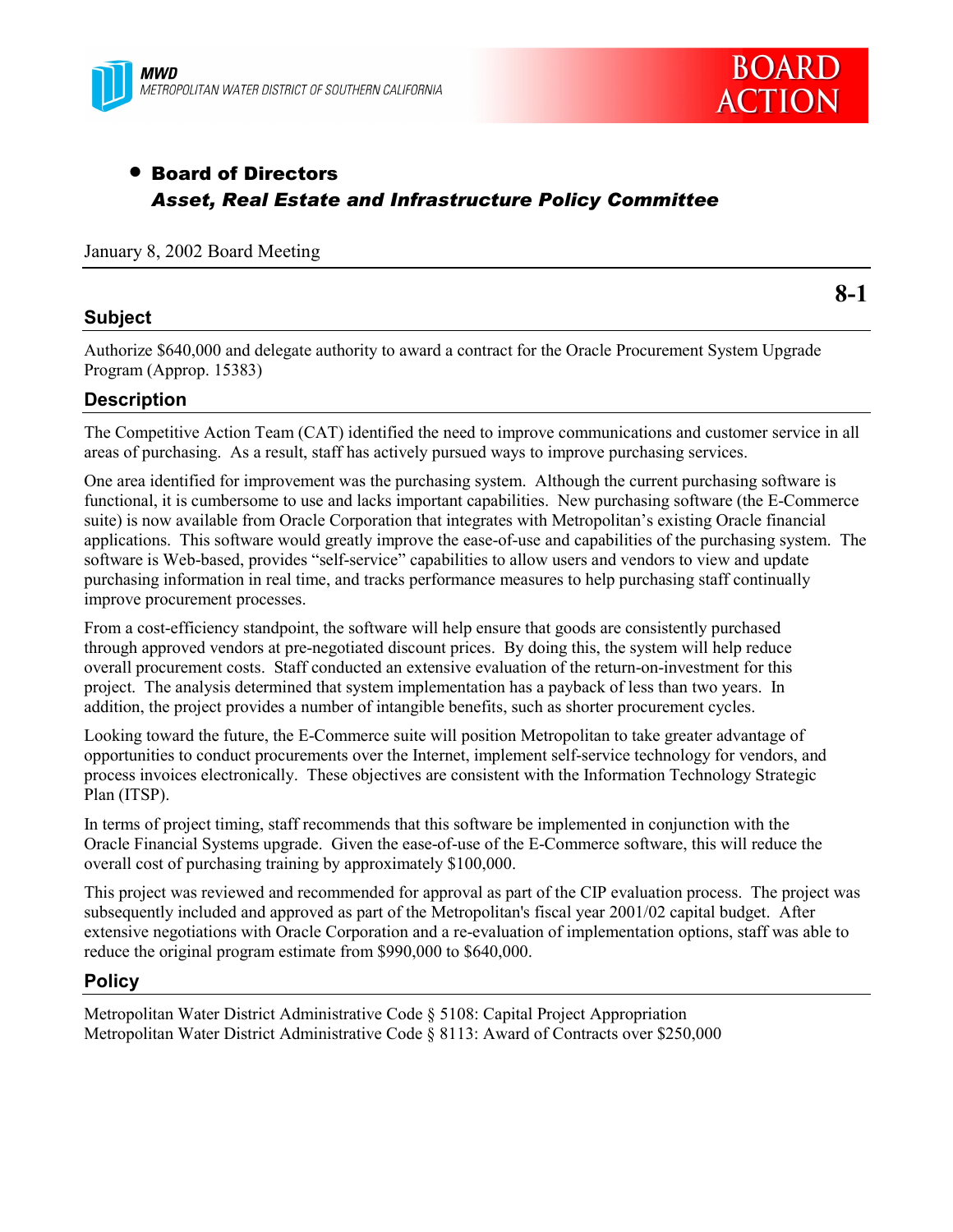# **California Environmental Quality Act (CEQA)**

The proposed action is not defined as a project under CEQA because it involves continuing administrative activities, such as purchases for supplies, general policy and procedure making (Section 15378(b)(2) of the State CEQA Guidelines). In addition, the proposed action is not subject to CEQA because it involves other government fiscal activities which do not involve any commitment to any specific project which may result in a potentially significant physical impact on the environment (Section 15378(b)(4) of the State CEQA Guidelines).

The CEQA determination is: Determine that the proposed action is not subject to CEQA per Sections 15378(b)(2) and 15378(b)(4) of the State CEQA Guidelines.

## **Board Options/Fiscal Impacts**

### **Option #1**

Adopt the CEQA determination and

- a. Appropriate \$640,000;
- b. authorize the Chief Executive Officer to have all work performed; and
- c. delegate to the CEO the authority to award a contract to Oracle Corporation exceeding \$250,000 for software and services to implement Oracle's E-Commerce software.

This option will significantly improve the purchasing system and services by providing a more functional purchasing application that is easier to use and yields purchasing efficiencies.

**Fiscal Impact:** \$640,000 of budgeted capital program expenditures. These implementation costs are offset by annual savings from increased efficiencies, with a break-even point of less than two years.

#### **Option #2**

Defer implementation of the Oracle Procurement Upgrade program.

**Fiscal Impact:** Temporarily defers capital expenditures of \$640,000, but results in higher ongoing costs in the interim related to purchasing inefficiencies and significantly higher overall training costs associated with implementing the Oracle Financial Systems upgrade separate from the Oracle Procurement System upgrade.

## **Staff Recommendation**

Option #1

*Roy L. Wolfe*

*Manager, Corporate Resources*

*Date*

12/13/2001

<u>and</u> *Ronald R. Gastelum*

12/17/2001 *Date*

*Chief Executive Officer*

**Attachment 1 - Financial Statement** 

BLA #1158